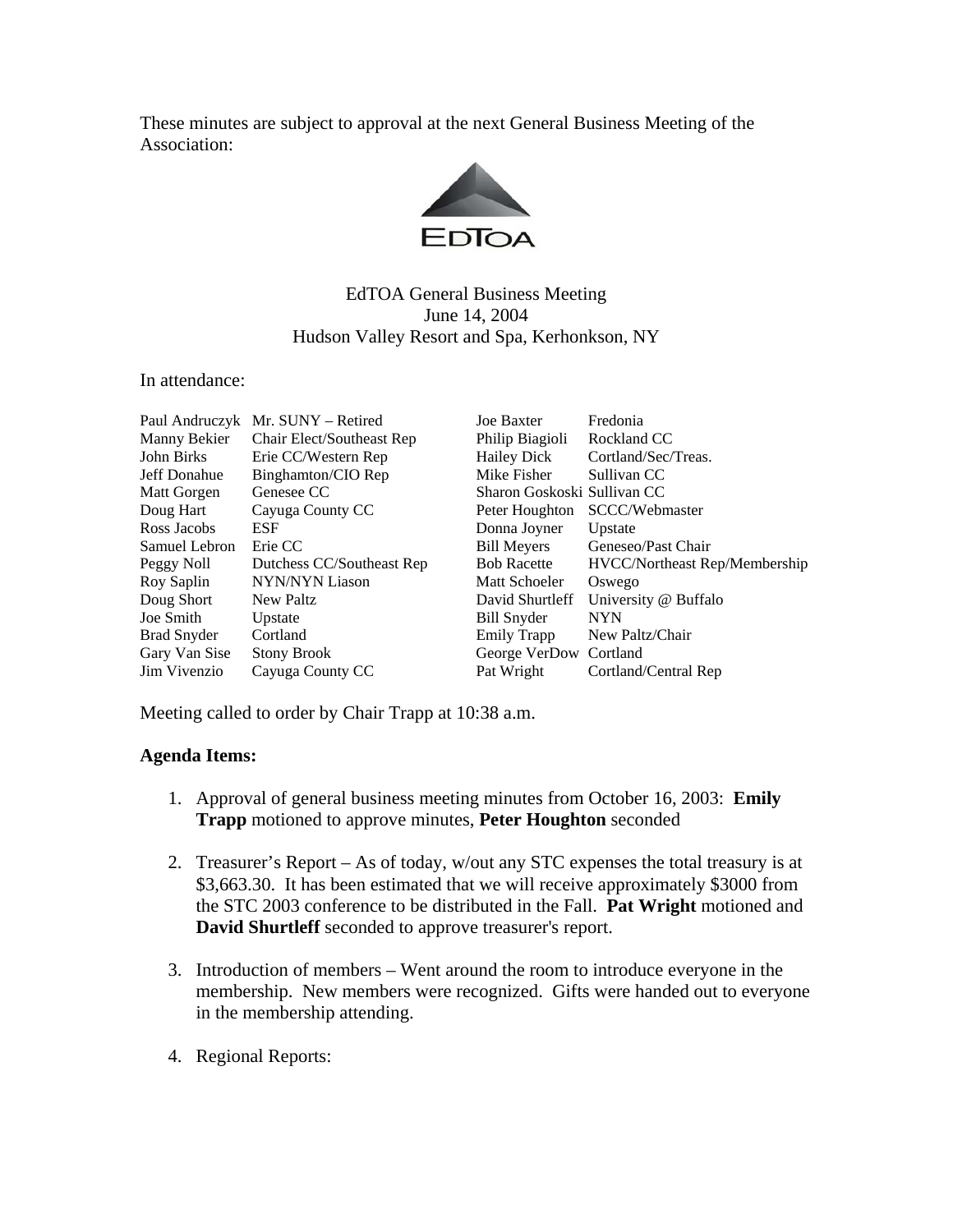- ¾ Northeast **Bob Racette** reminded everyone about the two spring training meetings w/ JVC and Sharp. One was for production equipment and the maintenance of them. The other was the building and maintaining of LCD projectors. He is looking at repeating the event in the fall around a regional meeting. Would like to hold one session in the fall and one in the spring. He would like to continue this training process. Extron would like to hold a training event…more information to come in the fall. **Emily** has VHS copies of both events and if requested she will send members a copy.
- ¾ Central **Pat Wright** -Would like to hold something in the fall.
- ¾ Western **John Birks** would like to follow **Bob Racette's** lead and hold training sessions for the western region. He is discussing the possibility of such an event with vendors.
- ¾ Southeast **Manny Bekier** Southeast meeting was held at Downstate and discussed major concerns that are a commonality on the campuses. Would like to hold another get together soon.
- 5. Subcommittee Reports:
	- $\triangleright$  Distance Learning NYSDLC All BOCES groups. It seems that we are competing with them and they were not thoroughly satisfied with past collaborations. **Emily** suggested that we all try to look to our local BOCES and work with them. Possible topics that SUNY could send to high schools students: Freshman experience, financial aid, career planning (Emily had a student interview for an internship via video conferencing…she got the internship!!). New Paltz received a large grant to form a partnership w/ Sullivan

County Community College. They are working together to offer distance learning classes to Sullivan from New Paltz and Middletown. This is helping solidify a partnership as well as helping students in need of higher education and the convenience of not traveling over an hour to get to classes.

- ¾ Multi-Media Classrooms **Jeff Donahue** suggested that the group be given a charge in order to keep this subcommittee alive. What could this committee do to benefit EdTOA? Possible charge is to explore different was of integrating new media into the classroom. **Bill Meyers** suggests that the committee performs a survey to find out where our campuses are and where should we go from here?? **Manny** would like to work on questions for a survey on the web that every campus should fill out. **Manny** will work on this and let us know.
- ¾ Membership Committee **Bob Racette**, Chair Thanks to **Peter** for updating the web with new campus information. Promoting a more active membership is a key to the success of EdTOA. 18 of 64 SUNY campuses are represented at the business meeting today.
- ¾ Web Page **Peter Houghton**, Web Master Peter received responses from 26 campuses' for updates. Is asking Central to work on finding out who is at Broome Community College, **Jeff Donahue** knows a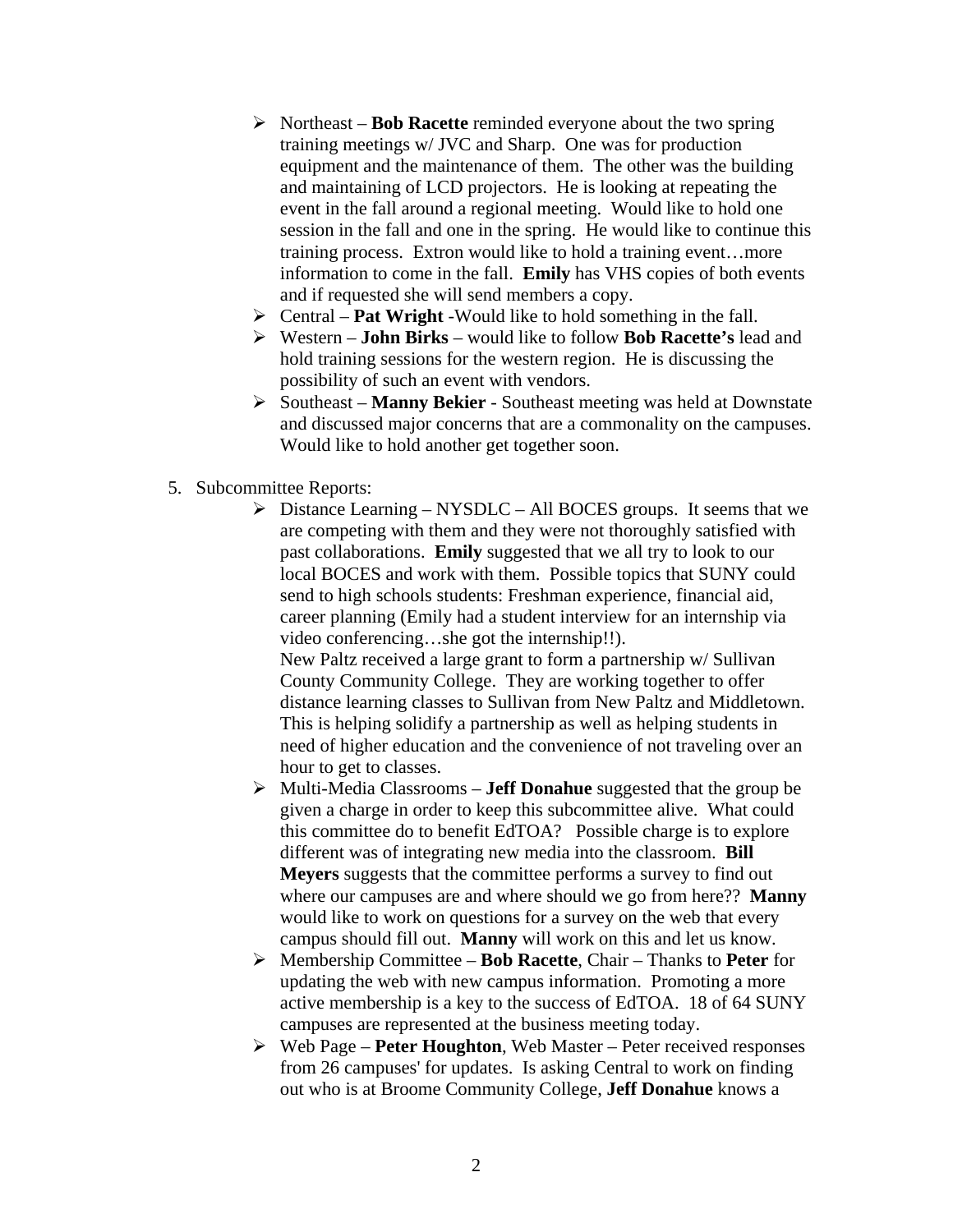couple of people there and will contact them. We would like to see more campus pictures on the website. Please send them to Peter!!

¾ SUNY Council of CIO's – **Jeff Donahue**, Rep. – First and last communications with the council was two years ago when they first addressed our group and requested a member. Jeff will check with Justin to see what is going on.

## **Old Business:**

1. Question of the week – Pro's/con's? – Would like to see shorter questions. Try to cut down the multi-question emails to a single question that members can answer quickly. Overall the membership was in agreement that the questions were useful.

## **New Business:**

- 1. Fall Business Meeting **Manny** would like to see the Fall Business Meeting be held at NYN (who is all for it!). This would coincide with the inauguration of SUNY TV. He will continue working on the details. Extron would like to hold a PD session at our Fall meeting. **Jeff Donahue** spoke with their educational program manager who can offer in depth training for educational professionals in California. They will pay 100% with a maximum of two people per SUNY site. Extron is very interested in getting into New York and is willing to offer a ½ day training session for SUNY. The membership is very interested in this. Jeff and **Manny** will research further.
- 2. Election of Officers **Dave Geasey** nominated and **Hailey Dick** seconded **Emily Trapp** for Chair Elect. **Emily Trapp** nominated and **Bill Meyers** seconded **Dave Geasey** for Chair Elect. Secret ballot vote ensued. **Dave Geasey** was elected by a vote of 15 to 11 (1 invalid vote) to be the next Chair-elect.
- 3. Regional Representatives were elected by each individual region: Central **Pat Wright** and **Jim Vivenzio**. Western – **John Birks** and **Colin Plaster**. Northeast – **Bob Racette** and **Peter Houghton**. Southeast – **Philip Biagioli** and **Emily Trapp**.
- 4. NYN Report **Bill Snyder** (Handout was given to the membership) News of the day, NYN has been re-directed to report to the Office of University Relations. Michael Trunzo is coordinating the project and is committed to getting the necessary resources to launch SUNY TV. This would be a statewide cable channel devoted solely to SUNY and SUNY students. This is a way to promote SUNY and to show millions of New Yorkers what is happening on the SUNY campuses. 24 x 7 digital broadcasts to approximately 2 million homes at this time but this number will grow. A subcommittee of EdTOA should be a charter member of the internal advisory group of SUNY TV. At the Fall meeting Bill will be able to give us a better handle on the launch of SUNY TV.